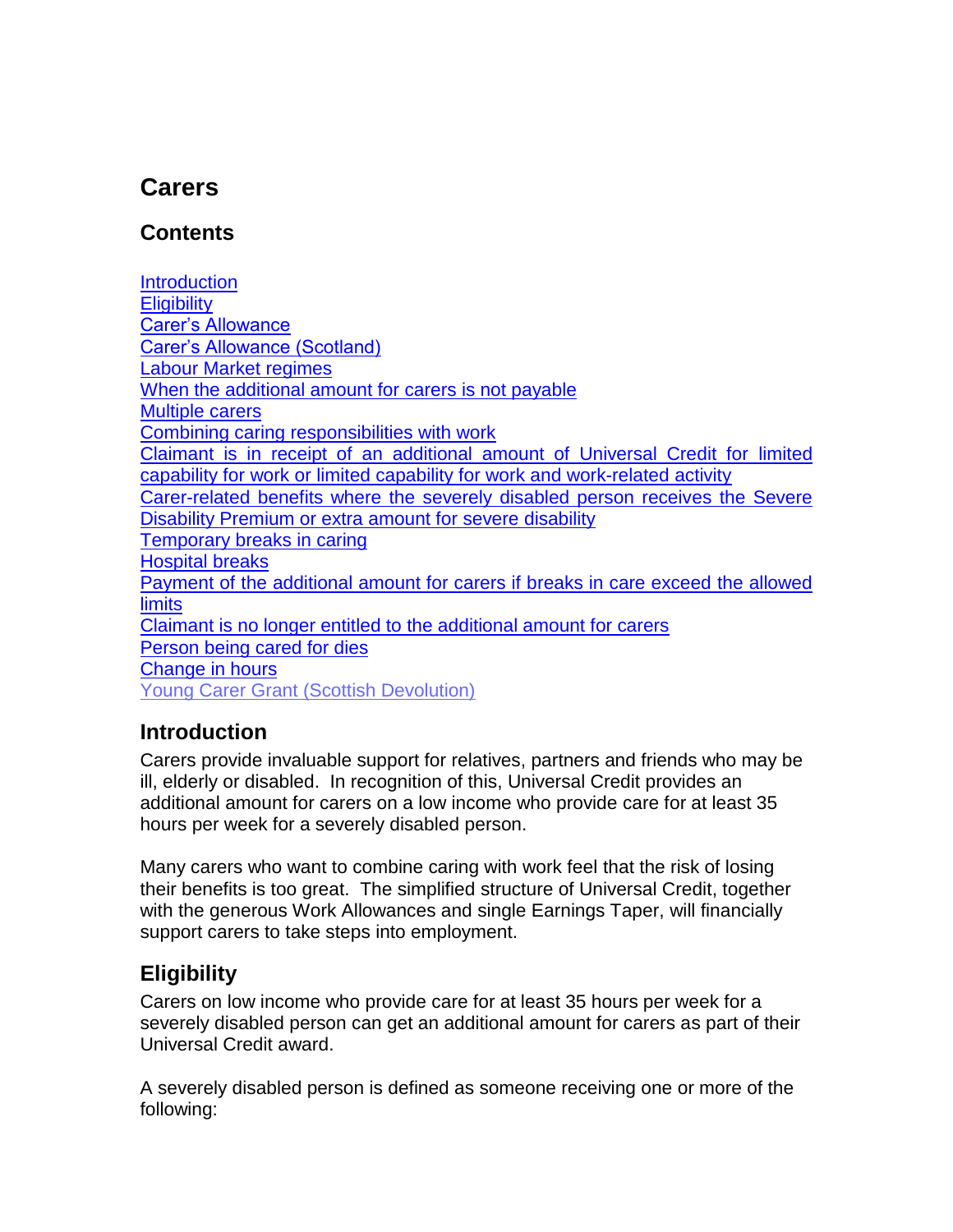- Disability Living Allowance or in Scotland Child Disability Payment middle or highest rate care
- Constant Attendance Allowance at or above the normal maximum rate with an Industrial Injuries Disablement Benefit or basic (full day) rate with War Disablement Pension
- Attendance Allowance
- Personal Independence Payment either rate of the Daily Living **Component**
- Armed Forces Independence Payment

#### <span id="page-1-0"></span>**Carer's Allowance**

Carers do not need to be claiming Carer's Allowance to be eligible for the additional amount for carers.

If a claimant is in receipt of Carer's Allowance they can still be eligible for the additional amount for carers as part of their Universal Credit. However, the amount they receive from Carer's Allowance will be deducted from their Universal Credit entitlement.

Where possible, carers must be advised that they can claim Carer's Allowance. Although they would not be better off financially, there are some advantages to making a claim because people who receive Carer's Allowance:

- are entitled to a Class 1 National Insurance credit whereas Universal Credit claimants are entitled to a Class 3 National Insurance credit
- will receive the Christmas Bonus which is not available to Universal Credit claimants

Class 1 National Insurance credits count towards the State Pension, Bereavement Benefits and some other contributory benefits.

Class 3 National Insurance credits count towards the State Pension.

The Christmas Bonus is a one-off, tax-free payment made before Christmas. It is paid to people who get certain benefits in the qualifying week - which is normally the first full week of December.

Carer's Allowance will continue to exist as a separate benefit outside of Universal Credit.

### **Carer's Allowance Supplement (Scotland)**

In October 2018 the Scottish Government introduced a new Carer's Allowance Supplement (CAS) in Scotland. This will be paid every six months to people in receipt of Carer's Allowance.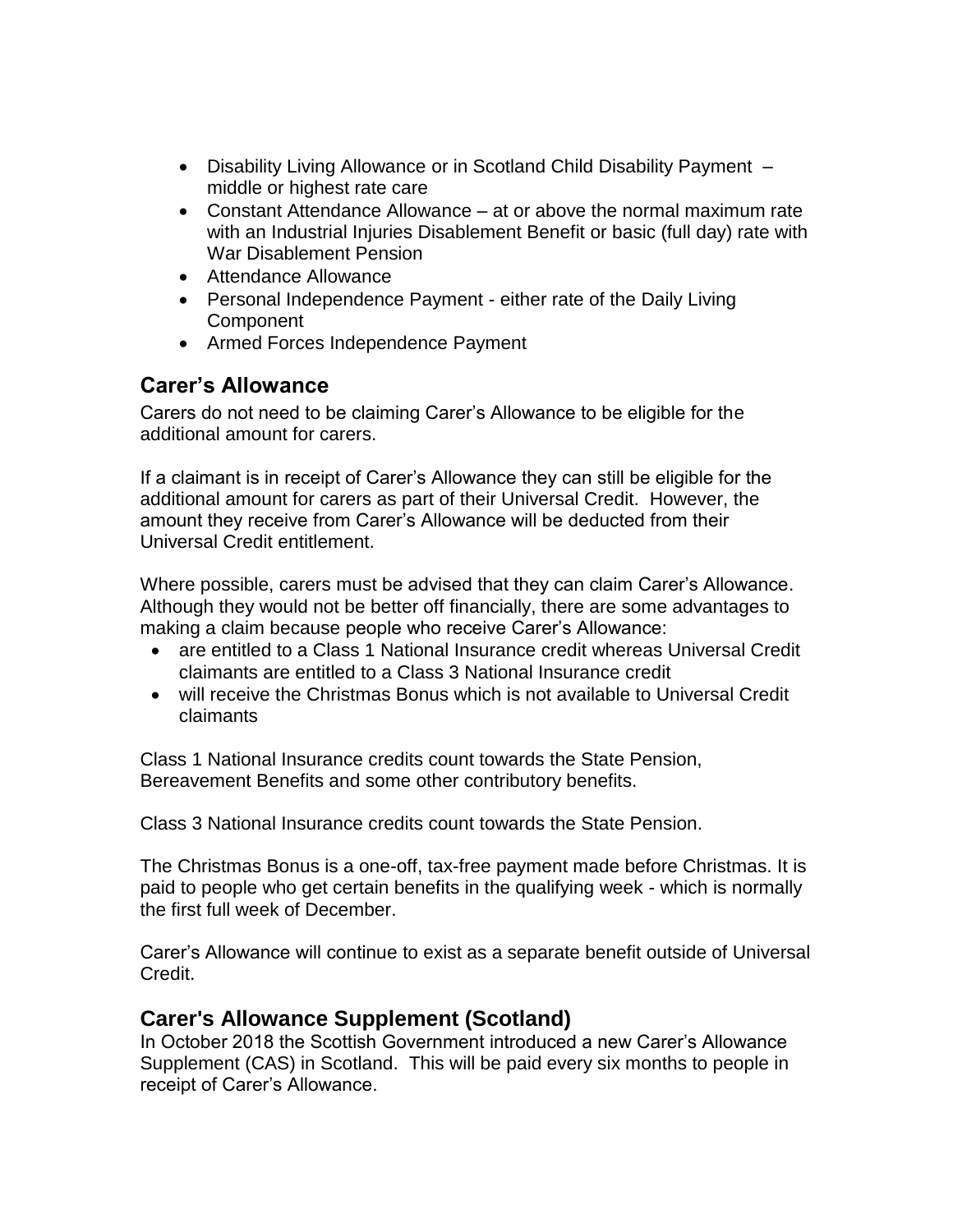The CAS is paid regularly and therefore treated as income but is not taken into account as [unearned income](https://intranet.dwp.gov.uk/policy/unearned-income) in Universal Credit. Arrears of or compensation for late payment of the CAS will not be treated as capital in Universal Credit for 12 months after it is received.

For further information, see the following guide and website:

- Carers Allowance Supplement, Scotland
- Carers Allowance Supplement

#### <span id="page-2-0"></span>**Labour Market regimes**

Claimants who provide regular and substantial care for at least 35 hours per week for a severely disabled person will be placed in the No Work Related Requirements regime.

They will not be expected to look for or be available for work. This includes claimants who are entitled to the additional amount for carers and those people who care for a severely disabled person for at least 35 hours per week - but do not receive the additional amount for carers.

Claimants who have part-time caring responsibilities (fewer than 35 hours per week) will be expected to look for work, but will have a tailored Claimant Commitment to reflect this. See Labour Market regimes.

### <span id="page-2-1"></span>**When the additional amount for carers is not payable**

There are cases when eligible carers are not entitled to the additional amount for carers, for example where:

- the carer already receives the additional amount for carers because they care for more than one disabled person
- someone else receives the additional amount for carers in respect of the person they care for
- another person receives Carer's Allowance for the same person that the additional amount for carers is being paid for
- <span id="page-2-2"></span> the carer receives the additional amount of Universal Credit for limited capability for work and work-related activity – see the table below

#### **Multiple carers**

Only one claimant can be paid a carer-related benefit for caring for a severely disabled person.

If the disabled person has two or more carers, each providing care for at least 35 hours a week and each is eligible for Universal Credit or Carer's Allowance, only one of them would be entitled to payment of:

• the additional amount for carers, or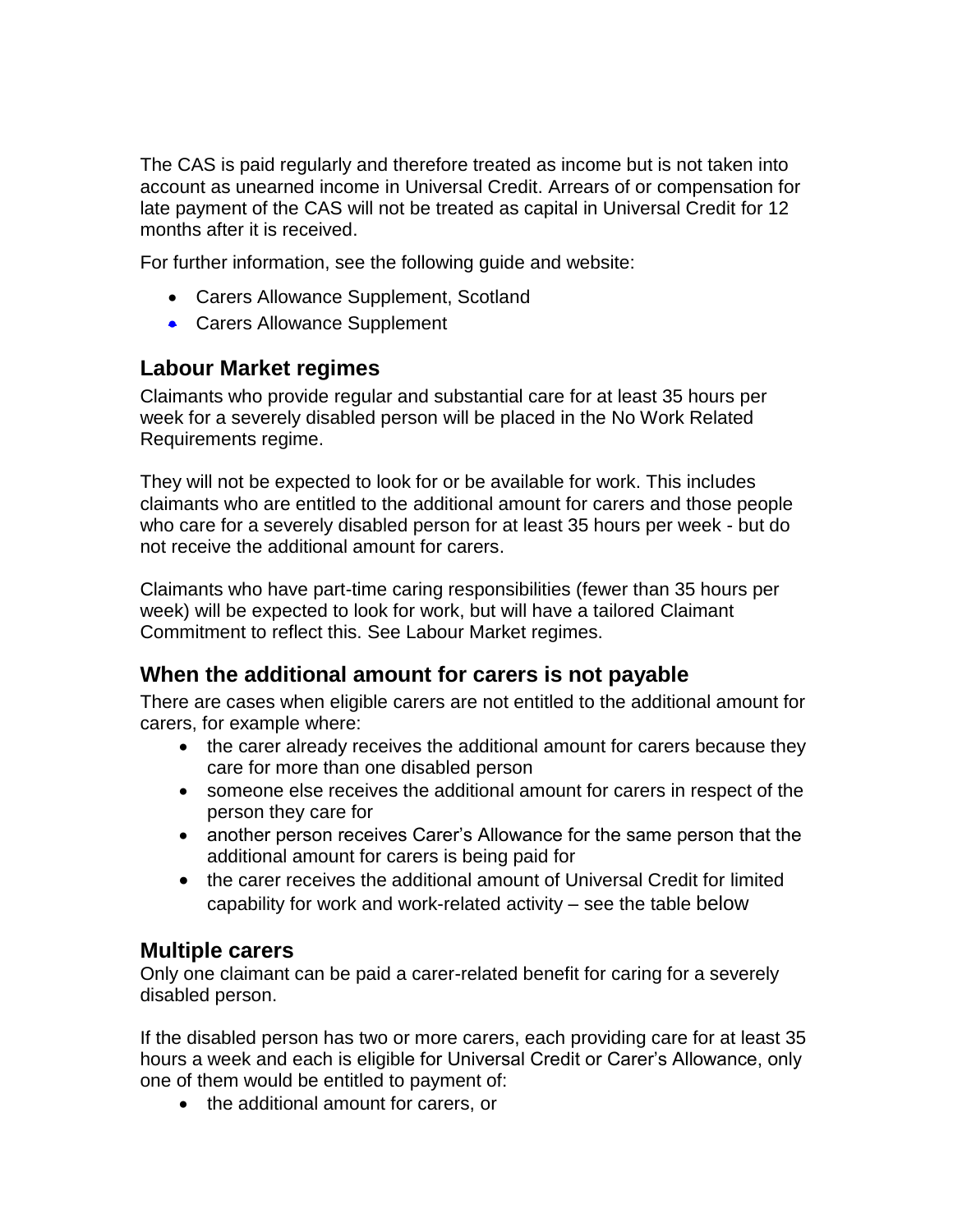- Carer's Allowance only, or
- both the additional amount for carers and Carer's Allowance depending on the claimant's circumstances

The carers must decide between them who will receive either the additional amount for carers or Carer's Allowance. If they cannot decide, a decision will be made on their behalf by the decision maker.

In couple claims where both members of the couple are caring for different severely disabled people and each of them satisfy the eligibility criteria, both claimants can be awarded the additional amount for carers.

The severely disabled person does not have to be living with the claimant for them to qualify for the additional amount for carers.

### <span id="page-3-0"></span>**Combining caring responsibilities with work**

Universal Credit provides support for carers and improves their opportunities to maintain their links with work.

Carers who combine caring with paid work will continue to get the additional amount for carers as part of their overall award as long as they provide care for at least 35 hours per week for a severely disabled person.

#### <span id="page-3-1"></span>**Claimant is in receipt of an additional amount of Universal Credit for limited capability for work or limited capability for work and work-related activity**

If the claimant is in receipt of an additional amount of Universal Credit for either limited capability for work (LCW) or limited capability for work and work-related activity (LCWRA), they cannot receive the additional amount for carers as well. They will receive the additional amount that has the highest monetary value.

The claimant will retain underlying entitlement to the non-payable additional amount providing they continue to meet the entitlement conditions.

The monetary value, highest to lowest is:

- LCWRA additional amount
- Carer additional amount
- LCW additional amount

The table below gives details of additional amount or amounts which can be paid in situations where there are combinations of the additional amounts as listed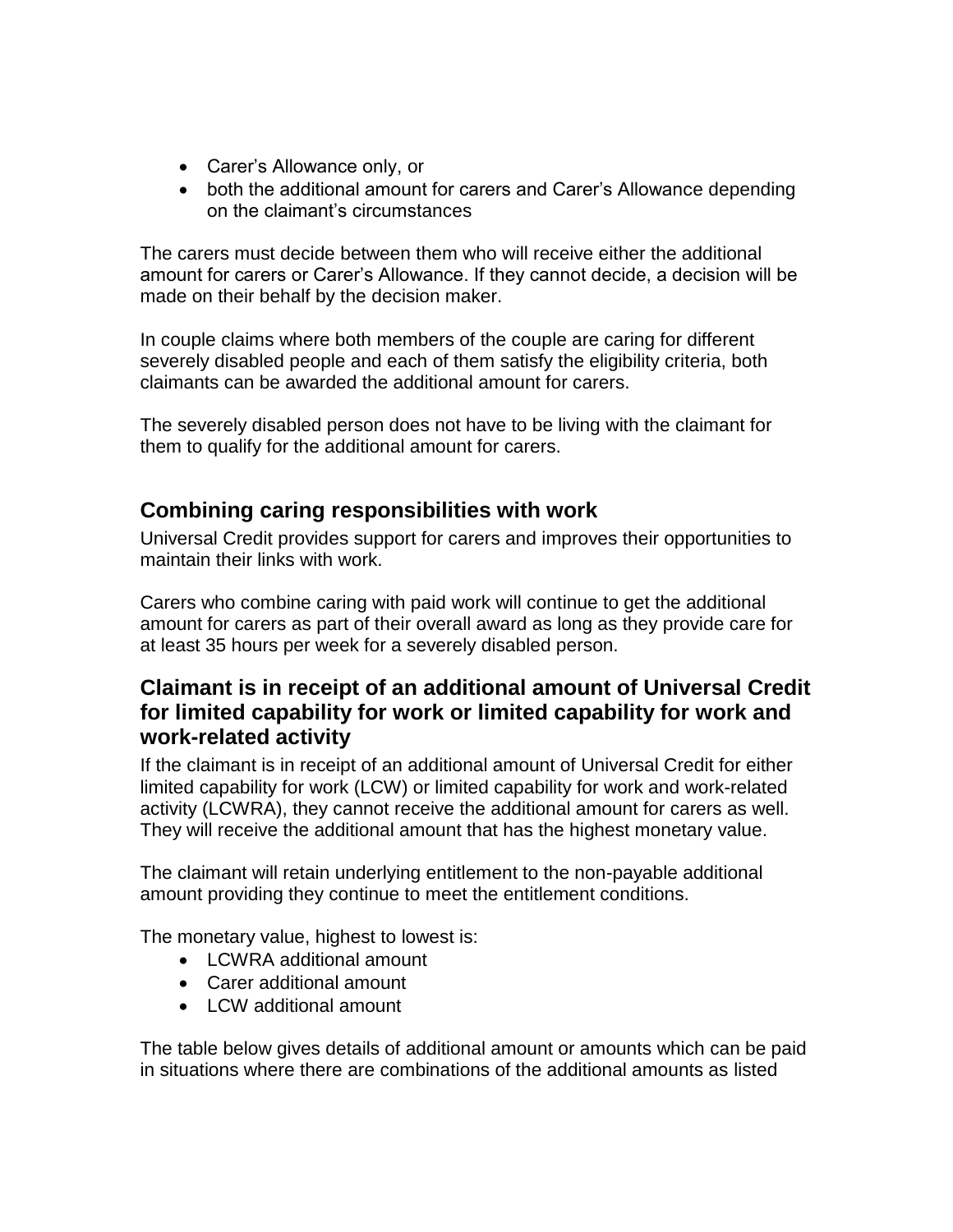above. This includes single claims (claimant 1) or joint claims (claimants 1 and 2):

| <b>Additional</b><br>amount<br>awarded<br>to<br><b>Claimant 1</b> | and          | <b>Additional</b><br>amount<br>awarded<br>to<br><b>Claimant 2</b> | and          | <b>Additional</b><br>amount to<br>be paid to<br><b>Claimant 1</b> | <b>Additional</b><br>amount to<br>be paid to<br><b>Claimant 2</b> |
|-------------------------------------------------------------------|--------------|-------------------------------------------------------------------|--------------|-------------------------------------------------------------------|-------------------------------------------------------------------|
| <b>LCW</b>                                                        |              |                                                                   |              | <b>LCW</b>                                                        |                                                                   |
| Carer                                                             |              |                                                                   |              | Carer                                                             |                                                                   |
| <b>LCWRA</b>                                                      |              |                                                                   |              | <b>LCWRA</b>                                                      |                                                                   |
| <b>LCW</b>                                                        | Carer        |                                                                   |              | Carer                                                             |                                                                   |
| Carer                                                             | <b>LCWRA</b> |                                                                   |              | <b>LCWRA</b>                                                      |                                                                   |
| <b>LCW</b>                                                        |              | <b>LCW</b>                                                        |              | <b>LCW</b>                                                        |                                                                   |
| Carer                                                             |              | Carer                                                             |              | Carer                                                             | Carer                                                             |
| <b>LCWRA</b>                                                      |              | <b>LCWRA</b>                                                      |              | <b>LCWRA</b>                                                      |                                                                   |
| <b>LCW</b>                                                        |              | Carer                                                             |              | <b>LCW</b>                                                        | Carer                                                             |
| Carer                                                             |              | <b>LCWRA</b>                                                      |              | Carer                                                             | <b>LCWRA</b>                                                      |
| <b>LCW</b>                                                        |              | <b>LCWRA</b>                                                      |              |                                                                   | <b>LCWRA</b>                                                      |
| <b>LCW</b>                                                        | Carer        | <b>LCW</b>                                                        |              | Carer                                                             | <b>LCW</b>                                                        |
| <b>LCW</b>                                                        | Carer        | Carer                                                             |              | Carer                                                             | Carer                                                             |
| <b>LCW</b>                                                        | Carer        | <b>LCWRA</b>                                                      |              | Carer                                                             | <b>LCWRA</b>                                                      |
| Carer                                                             | <b>LCWRA</b> | <b>LCW</b>                                                        |              | <b>LCWRA</b>                                                      |                                                                   |
| Carer                                                             | <b>LCWRA</b> | Carer                                                             |              | <b>LCWRA</b>                                                      | Carer                                                             |
| Carer                                                             | <b>LCWRA</b> | <b>LCWRA</b>                                                      |              | Carer                                                             | <b>LCWRA</b>                                                      |
| <b>LCW</b>                                                        | Carer        | <b>LCW</b>                                                        | Carer        | Carer                                                             | Carer                                                             |
| <b>LCW</b>                                                        | Carer        | Carer                                                             | <b>LCWRA</b> | Carer                                                             | <b>LCWRA</b>                                                      |
| Carer                                                             | <b>LCWRA</b> | Carer                                                             | <b>LCWRA</b> | Carer                                                             | <b>LCWRA</b>                                                      |

Those making a claim to Universal Credit on or after 3 April 2017 on the grounds of having a health condition or disability will not get the additional amount of Universal Credit for having LCW. Existing claimants who are already receiving this additional amount or have begun the health condition-related journey prior to this date are protected from the effects of this change. See WCA outcomes.

#### <span id="page-4-0"></span>**Carer-related benefits where the severely disabled person receives the Severe Disability Premium or extra amount for severe disability**

The Severe Disability Premium (with Income Support, Jobseeker's Allowance, Employment and Support Allowance and Housing Benefit) and the extra amount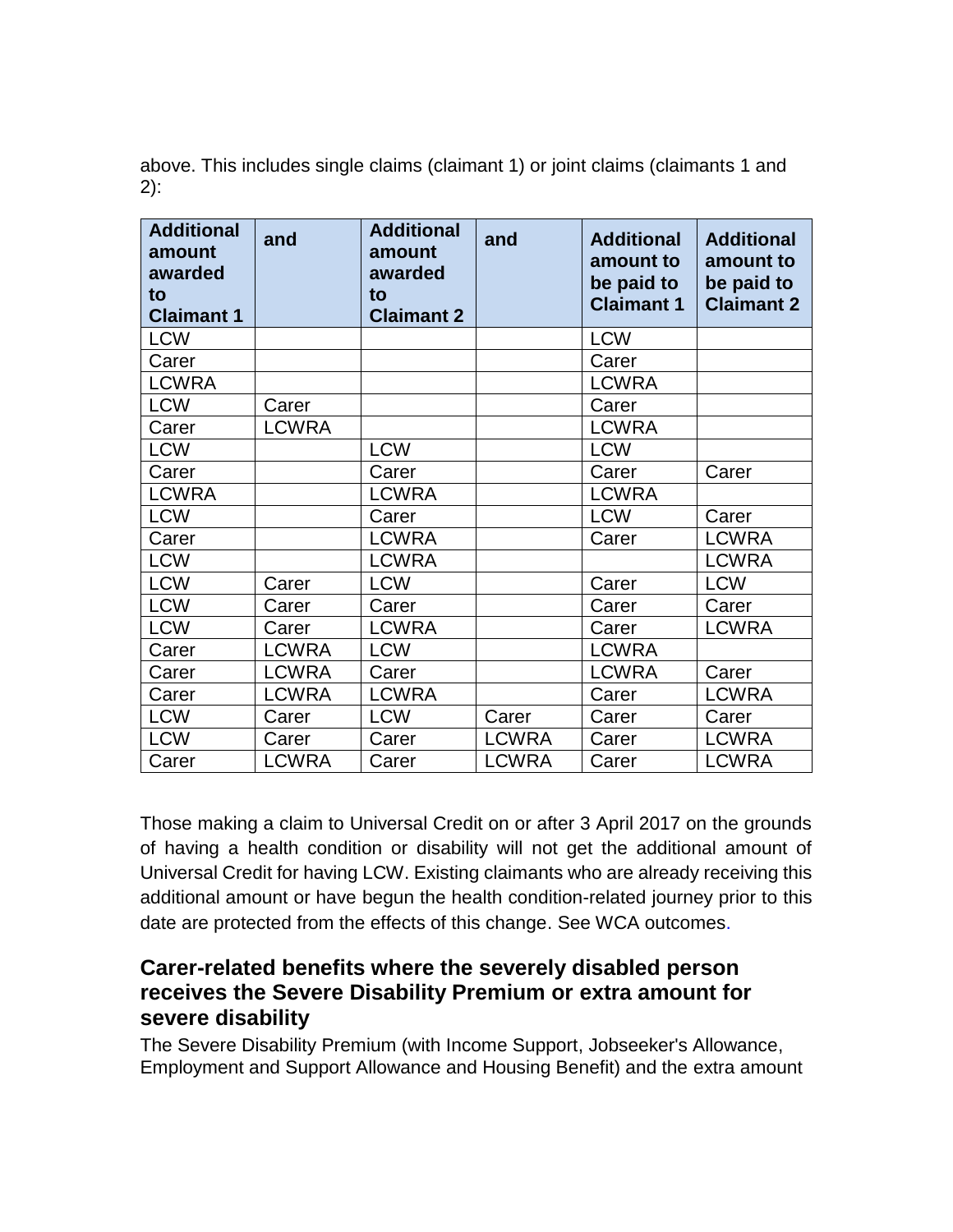for severe disability (with Pension Credit) are payable to eligible severely disabled claimants whose carer doesn't receive carer-related benefits.

If the additional amount for carers is awarded to a Universal Credit claimant, the Severe Disability Premium and extra amount for severe disability will be removed from the disabled person's entitlement for whom they are caring.

The claimant and cared for person will need to decide who will claim the award.

### <span id="page-5-0"></span>**Temporary breaks in caring**

Claimants must report when they take a temporary break from their caring responsibilities. Short breaks from caring may not affect the claimant's Universal Credit. A temporary break could be:

- a holiday for the claimant or the disabled person
- the claimant or disabled person spending time in hospital
- respite care for the disabled person

A carer is allowed 12 weeks off from caring in a 26 week rolling period of which only 4 weeks can be for the carer to take a holiday or for respite care for the disabled person.

The additional amount for carers will stop if either of the following applies:

- hospital breaks and other temporary breaks add up to more than 12 weeks
- other temporary breaks add up to more than 4 weeks

### <span id="page-5-1"></span>**Hospital breaks**

An additional amount for carers can be paid to a person providing care for someone in hospital if the person being cared for is in receipt of one of the qualifying benefits:

- Attendance Allowance (AA)
- Constant Attendance Allowance (CAA)
- Disability Living Allowance (DLA)
- Personal Independence Payment (PIP)
- Armed Forces Independence Payments (AFIP)

Attendance Allowance and Constant Attendance Allowance stop after 28 days in hospital.

Disability Living Allowance (DLA) and Personal Independence Payment (PIP) also stop after 28 days in hospital unless the person being cared for is under 18 at the time of admission - in which case DLA and PIP are paid throughout the hospital stay.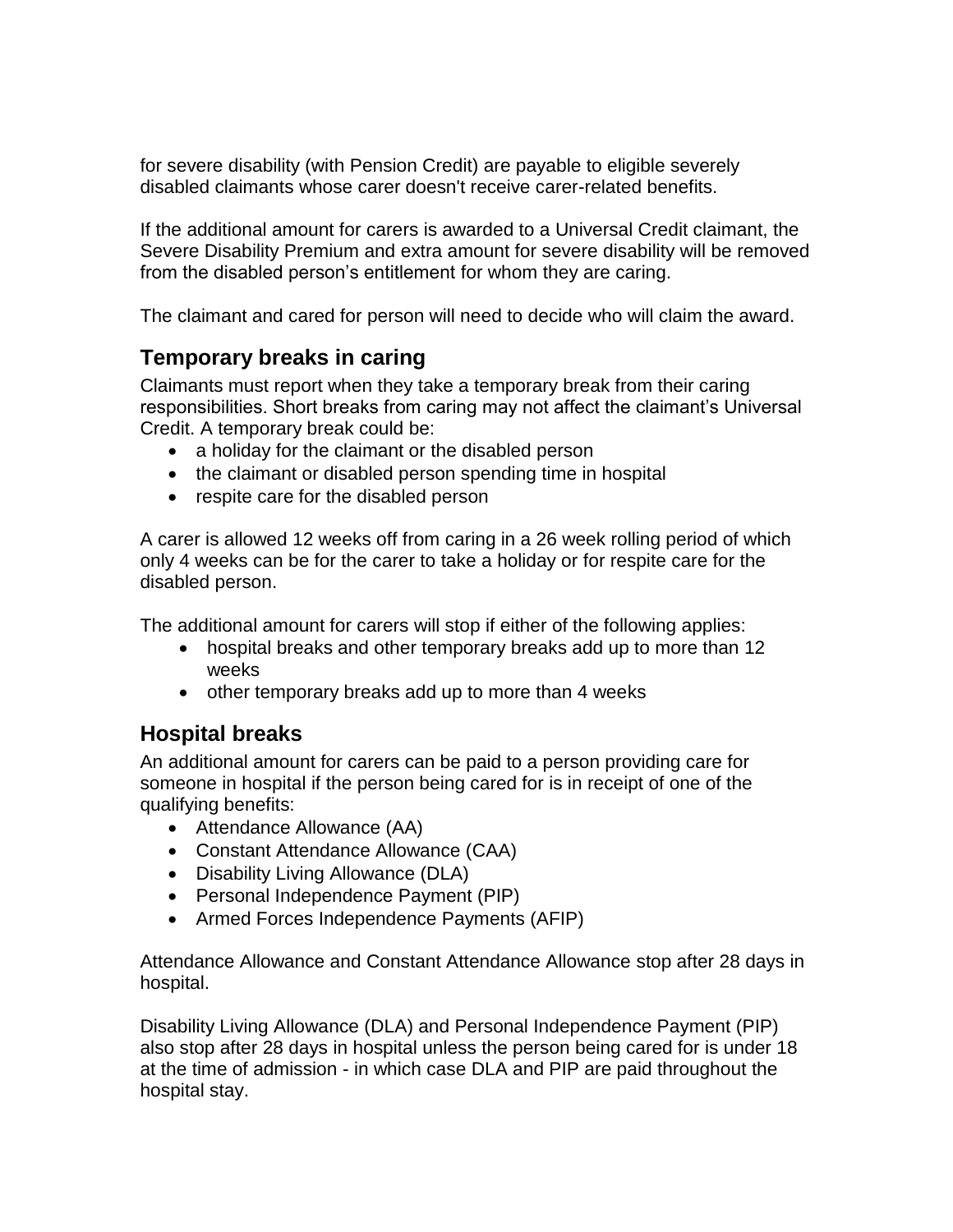The additional amount for caring remains in payment for as long as the qualifying benefit for an adult is in payment. The criteria to provide care for at least 35 hours a week does not apply for those 28 days, except if the person being cared for is in receipt of Armed Forces Independence Payments.

When a disabled child goes into hospital there is no end date for the payment of child Disability Living Allowance or in Scotland Child Disability Payment. In these cases, the carer is asked if they are continuing to provide care for at least 35 hours a week even though the child is in hospital. The parent carer is usually part of the NHS care plan and is involved in caring activities, for example feeding or changing the child.

Armed Forces Independence Payment is paid for life regardless of any changes in the recipient's circumstances. The Ministry of Defence would, in the first instance, be expected to deal with care issues for those recipients. The additional amount for carers will only continue to be paid if the claimant is still providing care for 35 hours a week whilst the Armed Forces Independence Payment recipient is in hospital.

#### <span id="page-6-0"></span>**Payment of the additional amount for carers if breaks in care exceed the allowed limits**

A claimant will not be paid the additional amount for carers in any assessment period if:

- there has been more than 12 weeks break from caring in the previous 26 weeks
- a break that lasted for more than 4 weeks ended in that assessment period

If the end date of the break is yet to be reported, the last day of the assessment period will be treated as the end date.

If the end of the assessment period is more than 4 weeks since the start date of the break - the additional amount for carers will not be paid for that assessment period.

If a claimant is not entitled to the additional amount for carers for any assessment period due to exceeding the limits on breaks, the additional amount for carers will automatically be paid in subsequent assessment periods only if the above no longer applies.

### <span id="page-6-1"></span>**Claimant is no longer entitled to the additional amount for carers**

There are a number of reasons why a claimant will no longer be entitled to the additional amount for carers. These are: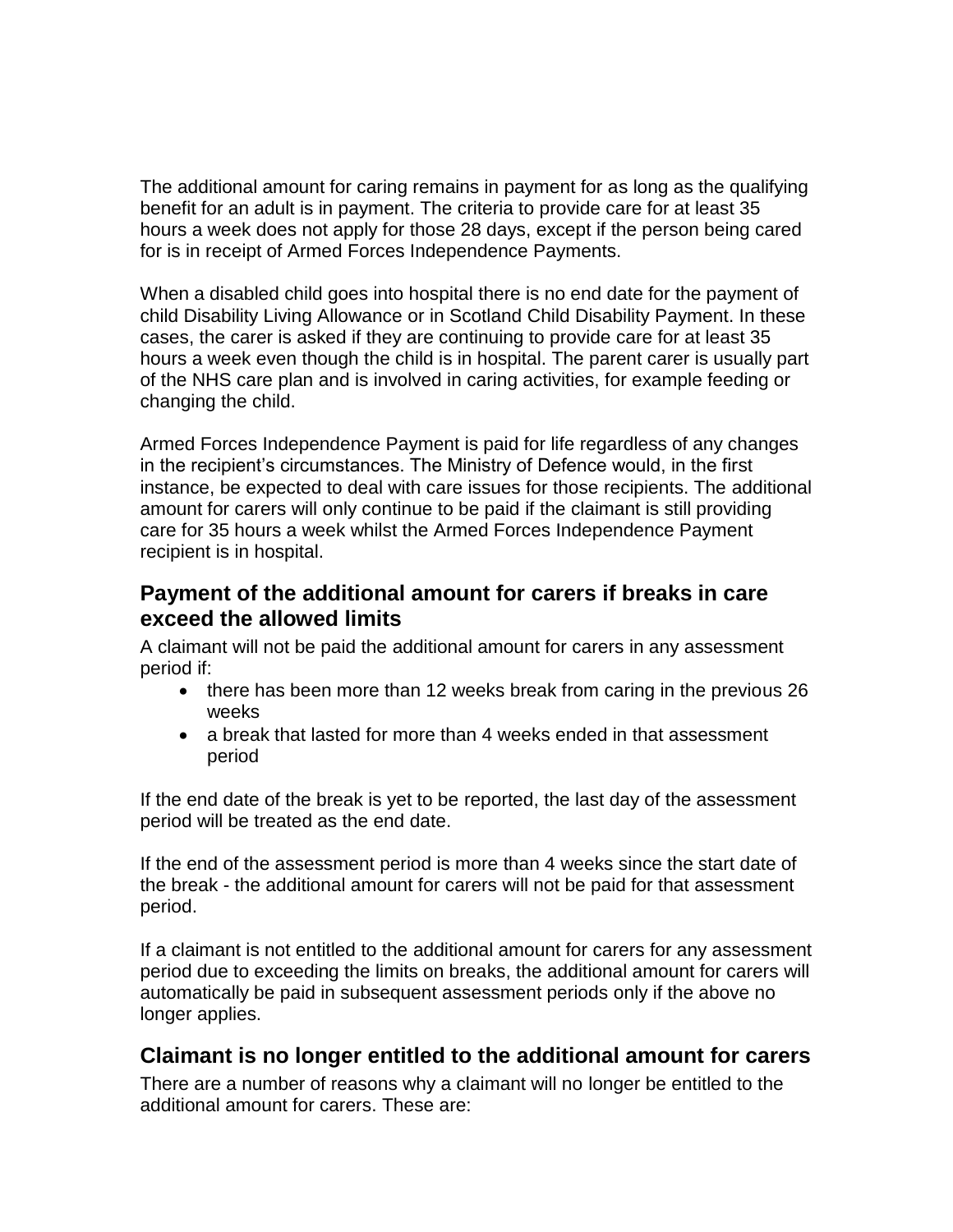- the claimant is determined as having LCWRA and is paid the LCWRA additional amount instead
- either the claimant or the disabled person has moved away or gone abroad
- someone else now cares for the disabled person
- the disabled person no longer receives a qualifying benefit
- the number of hours for which the claimant is caring for the disabled person falls below 35 hours a week
- the disabled person dies

When a claimant's caring responsibilities end, the additional amount for carers will not be paid for the whole of that assessment period. This is due to a claimant's circumstances being taken into account at the end of the assessment period and applying to the whole assessment period.

Equally, if a claimant starts caring on the last day of the assessment period, the additional amount for carers will be paid for the whole of that assessment period.

### <span id="page-7-0"></span>**Person being cared for dies**

If the disabled person dies and the claimant is already in receipt of Universal Credit (past the first assessment period) they will continue to receive the additional amount for carers for the assessment period in which the bereavement occurred and the following two assessment periods.

The conditionality of the claimant must be reviewed. This is because they could be excused from work-related conditionality for 6 months if they are bereaved because the deceased person who they cared for was:

- their partner
- their child or the child of their partner
- a qualifying young person for whom they or their partner were responsible

Work coaches must be sensitive to a claimant's circumstances when there has been a bereavement. Easements to conditionality must be considered subjectively and may be required for more or less than 6 months. This is within the work coaches' discretion.

When a new claim to Universal Credit is made by a carer (when the person they cared for has died) and Carers Allowance is still in payment (the Carer's Allowance run on lasts up to 8 weeks) - they are entitled to the additional amount for carers in any full assessment period where Carers Allowance continues to be in payment for the whole of and includes the last day of that assessment period.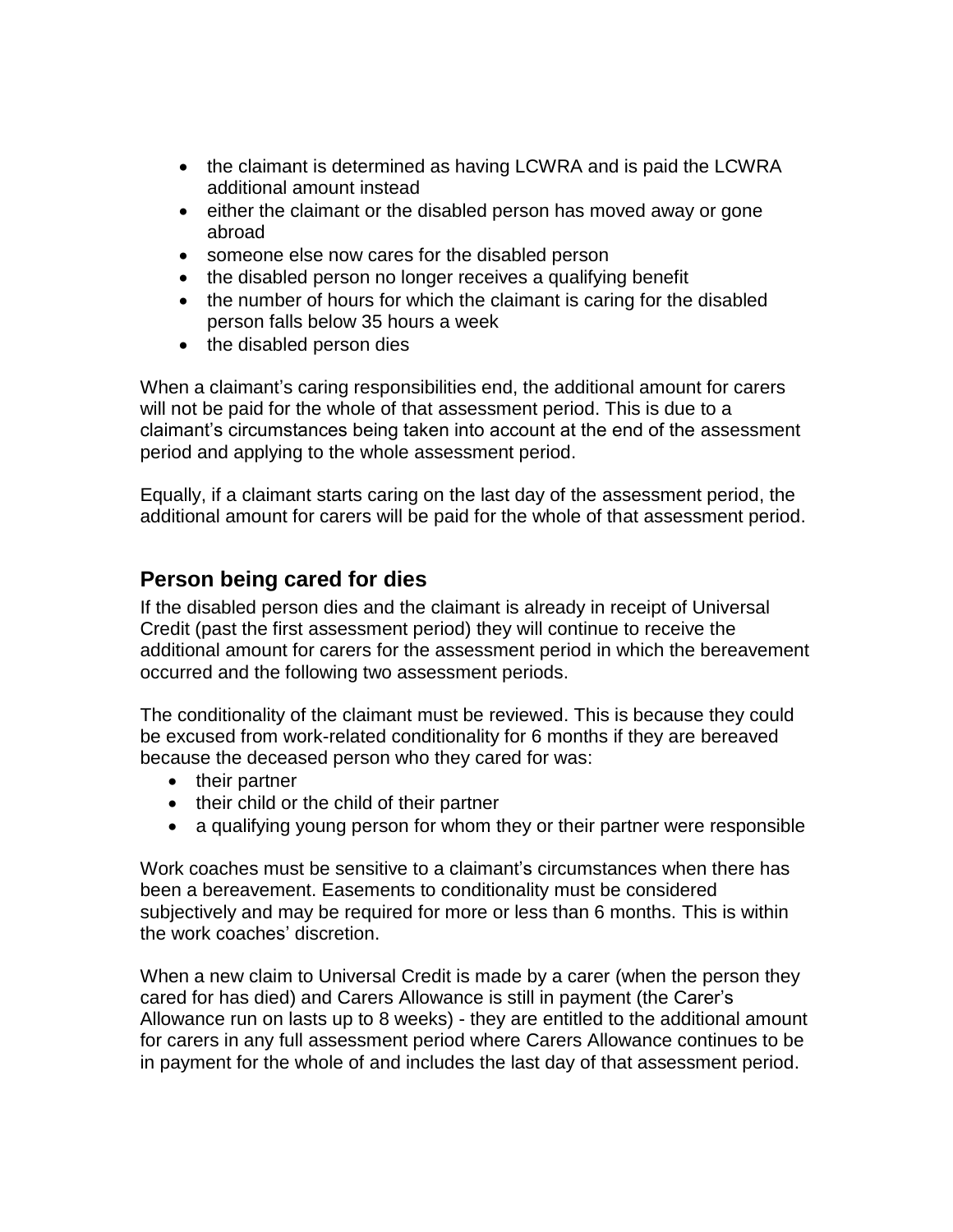### <span id="page-8-0"></span>**Change in hours**

If a claimant reports that they are caring for a disabled person for fewer than 35 hours per week, the following must be considered:

- the claimant has underlying entitlement to an additional amount of Universal Credit for LCW or LCWRA
- the claimant is part of a couple
- to review conditionality
- to remove the additional amount for carers

#### [Back to contents](#page-0-2)

## **Young Carer Grant (Scottish Devolution)**

The Young Carer Grant is a long-term Scottish Government benefit. There is no DWP equivalent.

It is designed to provide additional financial help for young people who have significant caring responsibilities and is to help improve their health and educational outcomes.

To be eligible for the Young Carer Grant, the young person must be aged 16, 17 or 18 and they must have been caring for 1, 2 or 3 people for an average of 16 hours per week for at least the last 3 months.

The claimant must make a claim for the Young Carer Grant. It is paid once a year as a one-off payment of £305.10 and the claimant must re-apply at the end of the year if they wish to claim a further payment.

To qualify for a Young Carer Grant:

- the applicant cannot be in receipt of Carers Allowance
- the person they are caring for must be in receipt of a qualifying benefit

It is disregarded for both income and capital purposes

The Scottish Government makes the decision regarding entitlement to the Young Carer Grant and not Universal Credit. However, payments are made through the DWP Central Payment System and DWP payment service teams manage recalled and returned payments.

Universal Credit agents may receive enquiries from Social Security Scotland staff wanting to clarify or confirm customer and/or cared for circumstances.

If a claimant contacts Universal Credit for information about the Young Carer Grant, they must be re-directed to Social Security Scotland.